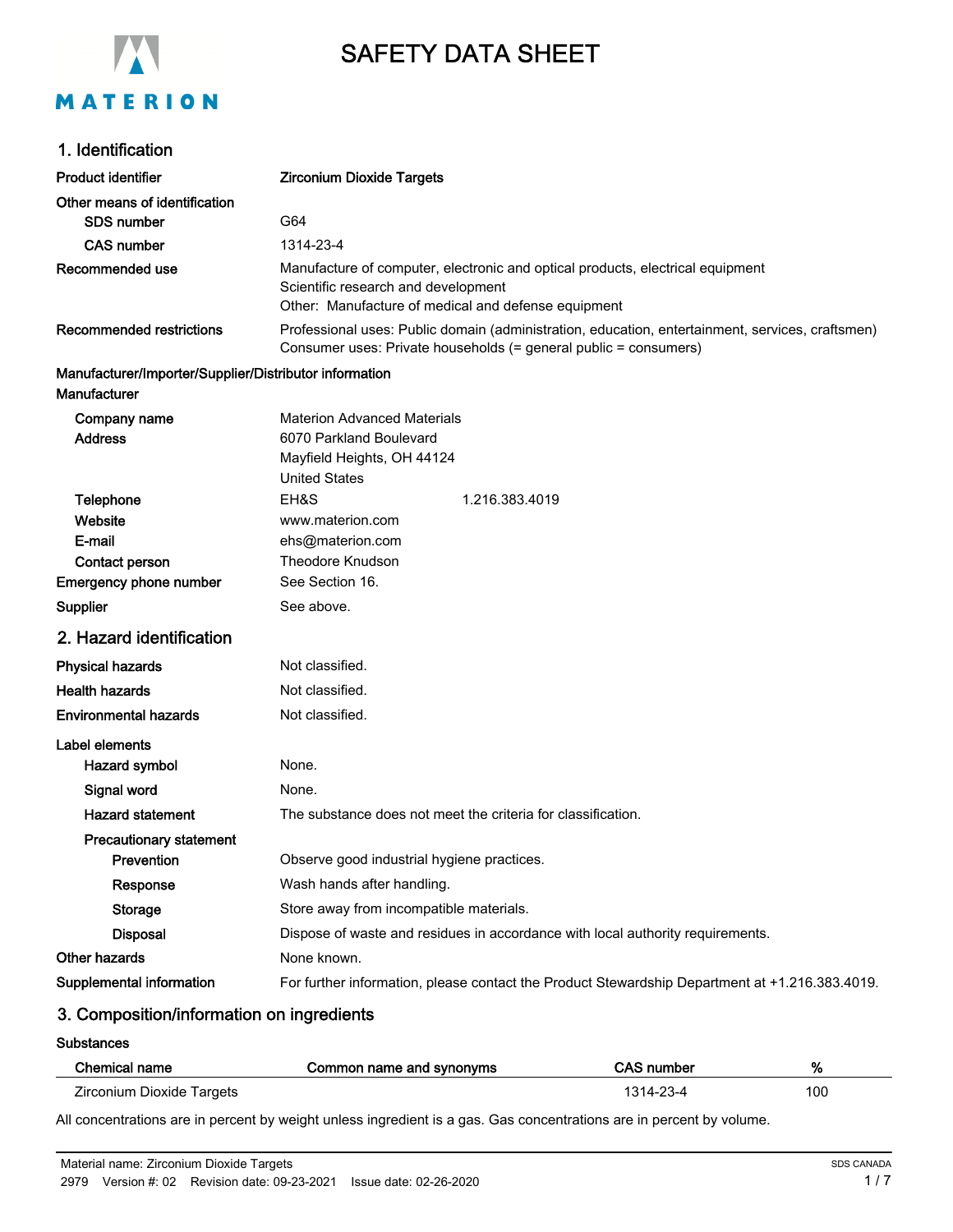# 4. First-aid measures

| Inhalation                                                                   | Move to fresh air. Call a physician if symptoms develop or persist.                                                 |
|------------------------------------------------------------------------------|---------------------------------------------------------------------------------------------------------------------|
| <b>Skin contact</b>                                                          | Wash off with soap and water. Get medical attention if irritation develops and persists.                            |
| Eye contact                                                                  | Rinse with water. Get medical attention if irritation develops and persists.                                        |
| Ingestion                                                                    | Rinse mouth. Get medical attention if symptoms occur.                                                               |
| Most important<br>symptoms/effects, acute and<br>delayed                     | Not available.                                                                                                      |
| Indication of immediate medical<br>attention and special treatment<br>needed | Treat symptomatically.                                                                                              |
| General information                                                          | Ensure that medical personnel are aware of the material(s) involved, and take precautions to<br>protect themselves. |
| 5. Fire-fighting measures                                                    |                                                                                                                     |
|                                                                              |                                                                                                                     |

| Water fog. Foam. Dry chemical powder. Carbon dioxide (CO2).                                |
|--------------------------------------------------------------------------------------------|
| None known.                                                                                |
| This product is not flammable.                                                             |
| Use protective equipment appropriate for surrounding materials.                            |
| Use water spray to cool unopened containers.                                               |
| Use standard firefighting procedures and consider the hazards of other involved materials. |
| No unusual fire or explosion hazards noted.                                                |
|                                                                                            |

# 6. Accidental release measures

| Personal precautions, protective<br>equipment and emergency<br>procedures | Keep unnecessary personnel away. For personal protection, see section 8 of the SDS.                                                                      |
|---------------------------------------------------------------------------|----------------------------------------------------------------------------------------------------------------------------------------------------------|
| Methods and materials for<br>containment and cleaning up                  | Stop the flow of material, if this is without risk. Following product recovery, flush area with water.<br>For waste disposal, see section 13 of the SDS. |
| <b>Environmental precautions</b>                                          | Avoid discharge into drains, water courses or onto the ground.                                                                                           |
| 7. Handling and storage                                                   |                                                                                                                                                          |

| Precautions for safe handling   | Observe good industrial hygiene practices.                          |
|---------------------------------|---------------------------------------------------------------------|
| Conditions for safe storage.    | Store away from incompatible materials (see Section 10 of the SDS). |
| including any incompatibilities |                                                                     |

# 8. Exposure controls/personal protection

# Occupational exposure limits

# US. ACGIH Threshold Limit Values

| <b>Material</b>                                                               | <b>Type</b> | Value             |
|-------------------------------------------------------------------------------|-------------|-------------------|
| Zirconium Dioxide Targets<br>(CAS 1314-23-4)                                  | <b>STEL</b> | $10 \text{ mg/m}$ |
|                                                                               | <b>TWA</b>  | $5 \text{ mg/m}$  |
|                                                                               |             |                   |
| Canada. Alberta OELs (Occupational Health & Safety Code, Schedule 1, Table 2) |             |                   |
| <b>Material</b>                                                               | <b>Type</b> | Value             |
| Zirconium Dioxide Targets<br>(CAS 1314-23-4)                                  | <b>STEL</b> | $10 \text{ mg/m}$ |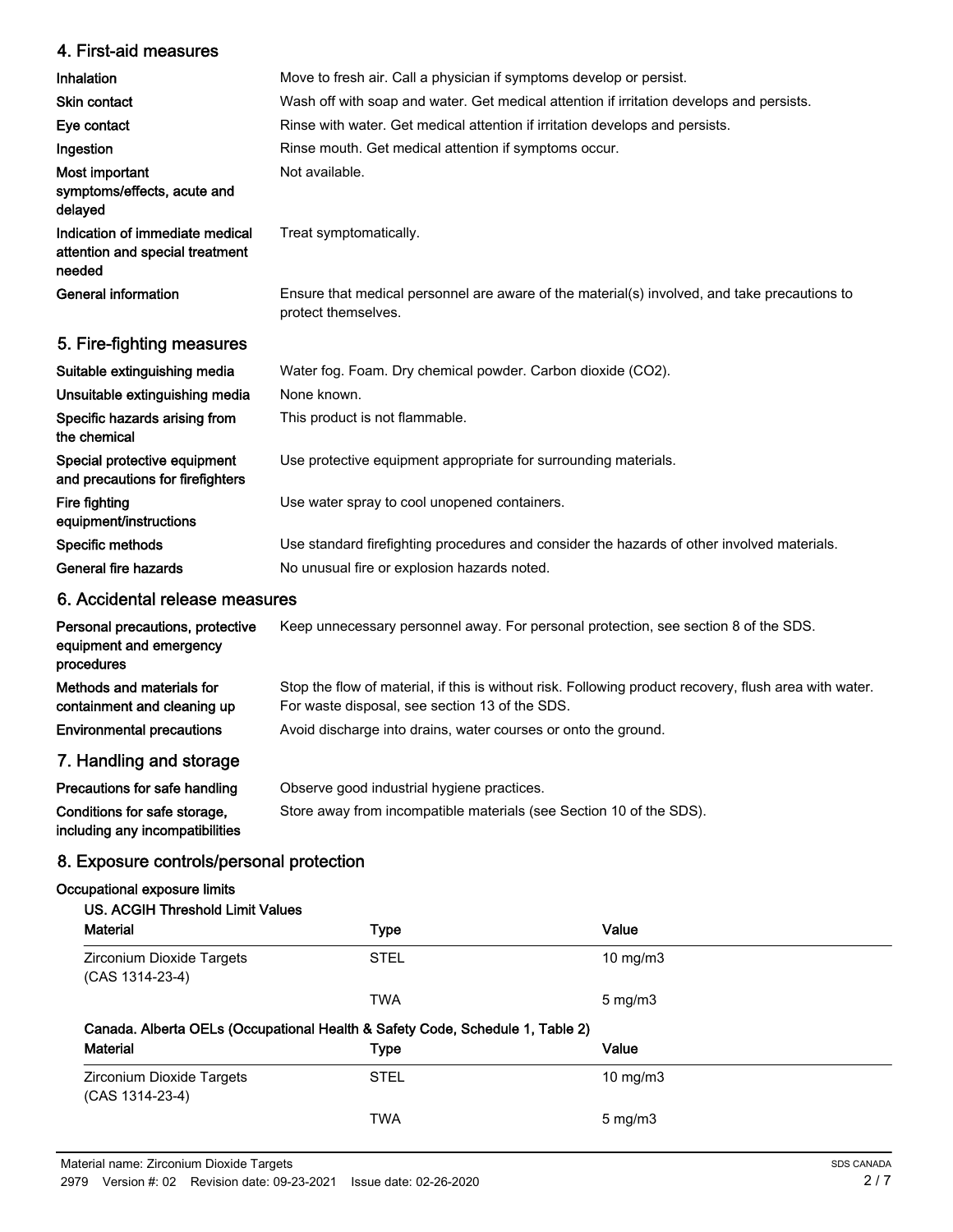|                                | Canada. British Columbia OELs. (Occupational Exposure Limits for Chemical Substances, Occupational Health and Safety |  |
|--------------------------------|----------------------------------------------------------------------------------------------------------------------|--|
| Regulation 296/97, as amended) |                                                                                                                      |  |

| wyulauvii 2000 , ao amonacy<br><b>Material</b> | <b>Type</b>                                                                                                                                                                                                                                                                                                                                                        | Value            |
|------------------------------------------------|--------------------------------------------------------------------------------------------------------------------------------------------------------------------------------------------------------------------------------------------------------------------------------------------------------------------------------------------------------------------|------------------|
| Zirconium Dioxide Targets<br>(CAS 1314-23-4)   | <b>STEL</b>                                                                                                                                                                                                                                                                                                                                                        | 10 mg/m3         |
|                                                | <b>TWA</b>                                                                                                                                                                                                                                                                                                                                                         | $5 \text{ mg/m}$ |
|                                                | Canada. Manitoba OELs (Reg. 217/2006, The Workplace Safety And Health Act)                                                                                                                                                                                                                                                                                         |                  |
| <b>Material</b>                                | Type                                                                                                                                                                                                                                                                                                                                                               | Value            |
| Zirconium Dioxide Targets<br>(CAS 1314-23-4)   | <b>STEL</b>                                                                                                                                                                                                                                                                                                                                                        | $10$ mg/m $3$    |
|                                                | <b>TWA</b>                                                                                                                                                                                                                                                                                                                                                         | $5$ mg/m $3$     |
|                                                | Canada. Ontario OELs. (Control of Exposure to Biological or Chemical Agents)                                                                                                                                                                                                                                                                                       |                  |
| <b>Material</b>                                | <b>Type</b>                                                                                                                                                                                                                                                                                                                                                        | Value            |
| Zirconium Dioxide Targets<br>(CAS 1314-23-4)   | <b>STEL</b>                                                                                                                                                                                                                                                                                                                                                        | 10 mg/m $3$      |
|                                                | <b>TWA</b>                                                                                                                                                                                                                                                                                                                                                         | $5 \text{ mg/m}$ |
|                                                | Canada. Quebec OELs. (Ministry of Labor - Regulation respecting occupational health and safety)                                                                                                                                                                                                                                                                    |                  |
| <b>Material</b>                                | <b>Type</b>                                                                                                                                                                                                                                                                                                                                                        | Value            |
| Zirconium Dioxide Targets<br>(CAS 1314-23-4)   | <b>STEL</b>                                                                                                                                                                                                                                                                                                                                                        | 10 mg/m3         |
|                                                | <b>TWA</b>                                                                                                                                                                                                                                                                                                                                                         | $5$ mg/m $3$     |
| <b>Material</b>                                | Canada. Saskatchewan OELs (Occupational Health and Safety Regulations, 1996, Table 21)<br>Type                                                                                                                                                                                                                                                                     | Value            |
| Zirconium Dioxide Targets<br>(CAS 1314-23-4)   | 15 minute                                                                                                                                                                                                                                                                                                                                                          | $10$ mg/m $3$    |
|                                                | 8 hour                                                                                                                                                                                                                                                                                                                                                             | $5 \text{ mg/m}$ |
| <b>Biological limit values</b>                 | No biological exposure limits noted for the ingredient(s).                                                                                                                                                                                                                                                                                                         |                  |
| Appropriate engineering controls               | Good general ventilation should be used. Ventilation rates should be matched to conditions. If<br>applicable, use process enclosures, local exhaust ventilation, or other engineering controls to<br>maintain airborne levels below recommended exposure limits. If exposure limits have not been<br>established, maintain airborne levels to an acceptable level. |                  |
| Eye/face protection                            | Individual protection measures, such as personal protective equipment<br>Wear approved safety glasses, goggles, face shield and/or welder's helmet when risk of eye injury<br>is present, particularly during operations that generate dust, mist or fume.                                                                                                         |                  |
| Skin protection                                |                                                                                                                                                                                                                                                                                                                                                                    |                  |
| Hand protection                                | Wear gloves to prevent metal cuts and skin abrasions during handling.                                                                                                                                                                                                                                                                                              |                  |
| Other                                          | Wear suitable protective clothing.                                                                                                                                                                                                                                                                                                                                 |                  |
| <b>Respiratory protection</b>                  | In case of insufficient ventilation, wear suitable respiratory equipment.                                                                                                                                                                                                                                                                                          |                  |
| <b>Thermal hazards</b>                         | Wear appropriate thermal protective clothing, when necessary.                                                                                                                                                                                                                                                                                                      |                  |
| General hygiene considerations                 | Always observe good personal hygiene measures, such as washing after handling the material<br>and before eating, drinking, and/or smoking. Routinely wash work clothing and protective<br>equipment to remove contaminants.                                                                                                                                        |                  |
| 9. Physical and chemical properties            |                                                                                                                                                                                                                                                                                                                                                                    |                  |

# Appearance Physical state Solid. Form Solid. Color Grey. Odor None.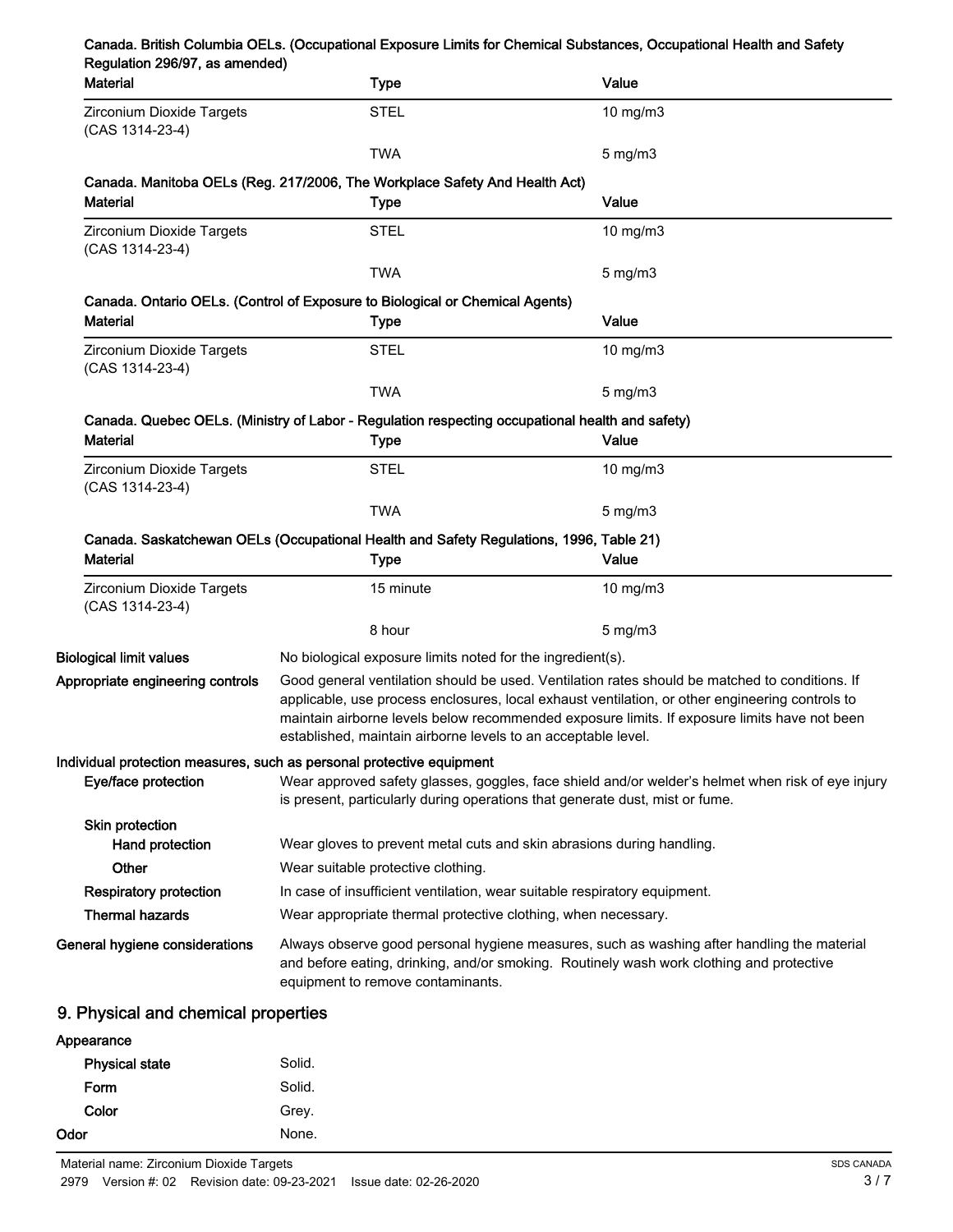| <b>Odor threshold</b>                             | Not applicable.                                                                               |
|---------------------------------------------------|-----------------------------------------------------------------------------------------------|
| pH                                                | Not applicable.                                                                               |
| Melting point/freezing point                      | 4892 °F (2700 °C) / Not applicable.                                                           |
| Initial boiling point and boiling<br>range        | Not applicable.                                                                               |
| Flash point                                       | Not applicable.                                                                               |
| <b>Evaporation rate</b>                           | Not applicable.                                                                               |
| Flammability (solid, gas)                         | Not applicable.                                                                               |
| Upper/lower flammability or explosive limits      |                                                                                               |
| <b>Flammability limit - lower</b><br>(%)          | Not applicable.                                                                               |
| Flammability limit - upper<br>(%)                 | Not applicable.                                                                               |
| Explosive limit - lower (%)                       | Not applicable.                                                                               |
| Explosive limit - upper (%)                       | Not applicable.                                                                               |
| Vapor pressure                                    | Not applicable.                                                                               |
| Vapor density                                     | Not applicable.                                                                               |
| <b>Relative density</b>                           | 5.89 g/ml at 25 °C                                                                            |
| Solubility(ies)<br>Solubility (water)             | Insoluble.                                                                                    |
| <b>Partition coefficient</b><br>(n-octanol/water) | Not applicable.                                                                               |
| Auto-ignition temperature                         | Not applicable.                                                                               |
| Decomposition temperature                         | Not applicable.                                                                               |
| <b>Viscosity</b>                                  | Not applicable.                                                                               |
| Other information                                 |                                                                                               |
| <b>Explosive properties</b>                       | Not explosive.                                                                                |
| <b>Flammability</b>                               | Not applicable.                                                                               |
| Molecular formula                                 | O <sub>2</sub> Zr                                                                             |
| Molecular weight                                  | 123.22 g/mol                                                                                  |
| <b>Oxidizing properties</b>                       | Not oxidizing.                                                                                |
| <b>Partition coefficient</b><br>(oil/water)       | Not applicable.                                                                               |
| Specific gravity                                  | Not applicable.                                                                               |
| 10. Stability and reactivity                      |                                                                                               |
| Reactivity                                        | The product is stable and non-reactive under normal conditions of use, storage and transport. |
| <b>Chemical stability</b>                         | Material is stable under normal conditions.                                                   |
| Possibility of hazardous<br>reactions             | No dangerous reaction known under conditions of normal use.                                   |
| <b>Conditions to avoid</b>                        | Contact with incompatible materials.                                                          |
| Incompatible materials                            | Strong oxidizing agents.                                                                      |
| Hazardous decomposition<br>products               | No hazardous decomposition products are known.                                                |
| 11. Toxicological information                     |                                                                                               |

# Information on likely routes of exposure

| <b>Inhalation</b> | Not likely, due to the form of the product.          |
|-------------------|------------------------------------------------------|
| Skin contact      | No adverse effects due to skin contact are expected. |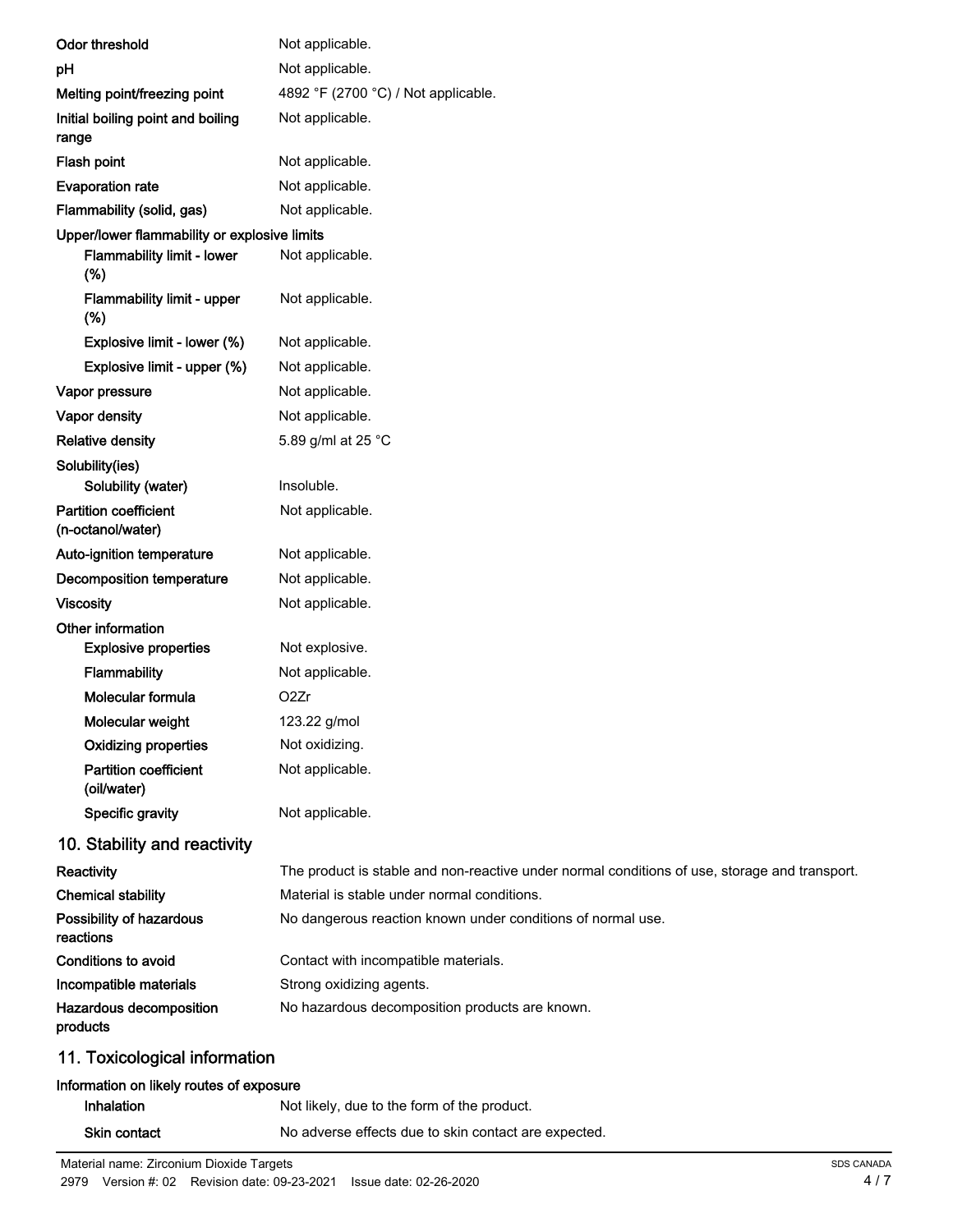| Eye contact                                                                        | Not relevant, due to the form of the product.                                                                                                                                                                          |                                                                                                                                                                                                     |
|------------------------------------------------------------------------------------|------------------------------------------------------------------------------------------------------------------------------------------------------------------------------------------------------------------------|-----------------------------------------------------------------------------------------------------------------------------------------------------------------------------------------------------|
| Ingestion                                                                          | Expected to be a low ingestion hazard.                                                                                                                                                                                 |                                                                                                                                                                                                     |
| Symptoms related to the<br>physical, chemical and<br>toxicological characteristics | Not available.                                                                                                                                                                                                         |                                                                                                                                                                                                     |
| Information on toxicological effects                                               |                                                                                                                                                                                                                        |                                                                                                                                                                                                     |
| <b>Acute toxicity</b>                                                              | None known.                                                                                                                                                                                                            |                                                                                                                                                                                                     |
| Skin corrosion/irritation                                                          | Not likely, due to the form of the product.                                                                                                                                                                            |                                                                                                                                                                                                     |
| Serious eye damage/eye<br>irritation                                               | Not likely, due to the form of the product.                                                                                                                                                                            |                                                                                                                                                                                                     |
| Respiratory or skin sensitization<br>Respiratory sensitization                     | Not a respiratory sensitizer.                                                                                                                                                                                          |                                                                                                                                                                                                     |
| Skin sensitization                                                                 | Not available.                                                                                                                                                                                                         |                                                                                                                                                                                                     |
| Germ cell mutagenicity                                                             | Not classified.                                                                                                                                                                                                        |                                                                                                                                                                                                     |
| Carcinogenicity                                                                    | Not classifiable as to carcinogenicity to humans.                                                                                                                                                                      |                                                                                                                                                                                                     |
| <b>ACGIH Carcinogens</b>                                                           |                                                                                                                                                                                                                        |                                                                                                                                                                                                     |
| Zirconium Dioxide Targets (CAS 1314-23-4)                                          |                                                                                                                                                                                                                        | A4 Not classifiable as a human carcinogen.                                                                                                                                                          |
| Canada - Manitoba OELs: carcinogenicity                                            |                                                                                                                                                                                                                        |                                                                                                                                                                                                     |
| Zirconium Dioxide Targets (CAS 1314-23-4)                                          |                                                                                                                                                                                                                        | Not classifiable as a human carcinogen.                                                                                                                                                             |
| Reproductive toxicity                                                              | Not classified.                                                                                                                                                                                                        |                                                                                                                                                                                                     |
| Specific target organ toxicity -<br>single exposure                                | Not classified.                                                                                                                                                                                                        |                                                                                                                                                                                                     |
| Specific target organ toxicity -<br>repeated exposure                              |                                                                                                                                                                                                                        | May cause damage to organs through prolonged or repeated exposure.                                                                                                                                  |
| <b>Aspiration hazard</b>                                                           | Not an aspiration hazard.                                                                                                                                                                                              |                                                                                                                                                                                                     |
| <b>Chronic effects</b>                                                             | None known.                                                                                                                                                                                                            |                                                                                                                                                                                                     |
| <b>Further information</b>                                                         | This product has no known adverse effect on human health.                                                                                                                                                              |                                                                                                                                                                                                     |
| 12. Ecological information                                                         |                                                                                                                                                                                                                        |                                                                                                                                                                                                     |
| Ecotoxicity                                                                        | The product is not classified as environmentally hazardous. However, this does not exclude the<br>possibility that large or frequent spills can have a harmful or damaging effect on the environment.                  |                                                                                                                                                                                                     |
| Persistence and degradability                                                      | No data is available on the degradability of this substance.                                                                                                                                                           |                                                                                                                                                                                                     |
| <b>Bioaccumulative potential</b>                                                   | No data available.                                                                                                                                                                                                     |                                                                                                                                                                                                     |
| Mobility in soil                                                                   | No data available.                                                                                                                                                                                                     |                                                                                                                                                                                                     |
| Other adverse effects                                                              | No other adverse environmental effects (e.g. ozone depletion, photochemical ozone creation<br>potential, endocrine disruption, global warming potential) are expected from this component.                             |                                                                                                                                                                                                     |
| 13. Disposal considerations                                                        |                                                                                                                                                                                                                        |                                                                                                                                                                                                     |
| <b>Disposal instructions</b>                                                       |                                                                                                                                                                                                                        | Collect and reclaim or dispose in sealed containers at licensed waste disposal site.                                                                                                                |
| Local disposal regulations                                                         | Dispose in accordance with all applicable regulations.                                                                                                                                                                 |                                                                                                                                                                                                     |
| Hazardous waste code                                                               | disposal company.                                                                                                                                                                                                      | The waste code should be assigned in discussion between the user, the producer and the waste                                                                                                        |
| Waste from residues / unused<br>products                                           | Dispose of in accordance with local regulations. Empty containers or liners may retain some<br>product residues. This material and its container must be disposed of in a safe manner (see:<br>Disposal instructions). |                                                                                                                                                                                                     |
| Contaminated packaging                                                             | disposal.                                                                                                                                                                                                              | Since emptied containers may retain product residue, follow label warnings even after container is<br>emptied. Empty containers should be taken to an approved waste handling site for recycling or |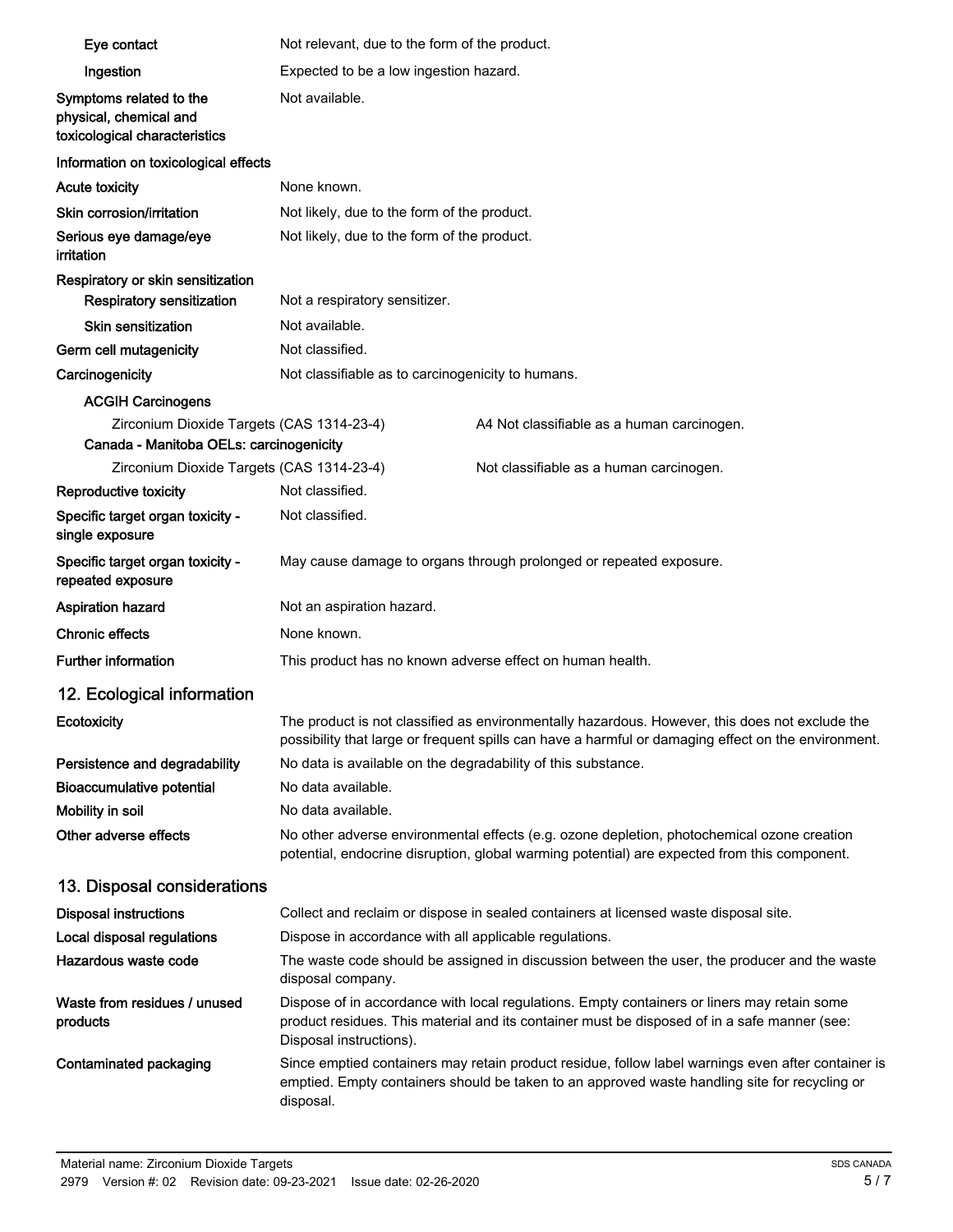# 14. Transport information

# TDG

Not regulated as dangerous goods.

# IATA

Not regulated as dangerous goods.

# IMDG

Not regulated as dangerous goods.

Transport in bulk according to Not applicable. Annex II of MARPOL 73/78 and the IBC Code

# 15. Regulatory information

#### Canadian regulations

This product has been classified in accordance with the hazard criteria of the HPR and the SDS contains all the information required by the HPR.

# Controlled Drugs and Substances Act

Not regulated.

Export Control List (CEPA 1999, Schedule 3)

Not listed.

### Greenhouse Gases

Not listed.

#### Precursor Control Regulations

Not regulated.

# International regulations

#### Stockholm Convention

Not applicable.

#### Rotterdam Convention

Not applicable.

# Kyoto protocol

Not applicable.

# Montreal Protocol

Not applicable.

# Basel Convention

Not applicable.

#### International Inventories

| Country(s) or region | Inventory name                                                            | On inventory (yes/no)* |
|----------------------|---------------------------------------------------------------------------|------------------------|
| Australia            | Australian Inventory of Chemical Substances (AICS)                        | Yes                    |
| Canada               | Domestic Substances List (DSL)                                            | Yes                    |
| Canada               | Non-Domestic Substances List (NDSL)                                       | No.                    |
| China                | Inventory of Existing Chemical Substances in China (IECSC)                | Yes                    |
| Europe               | European Inventory of Existing Commercial Chemical<br>Substances (EINECS) | Yes                    |
| Europe               | European List of Notified Chemical Substances (ELINCS)                    | <b>No</b>              |
| Japan                | Inventory of Existing and New Chemical Substances (ENCS)                  | Yes                    |
| Korea                | Existing Chemicals List (ECL)                                             | Yes                    |
| New Zealand          | New Zealand Inventory                                                     | Yes                    |
| Philippines          | Philippine Inventory of Chemicals and Chemical Substances<br>(PICCS)      | Yes                    |
| Taiwan               | Taiwan Chemical Substance Inventory (TCSI)                                | Yes                    |